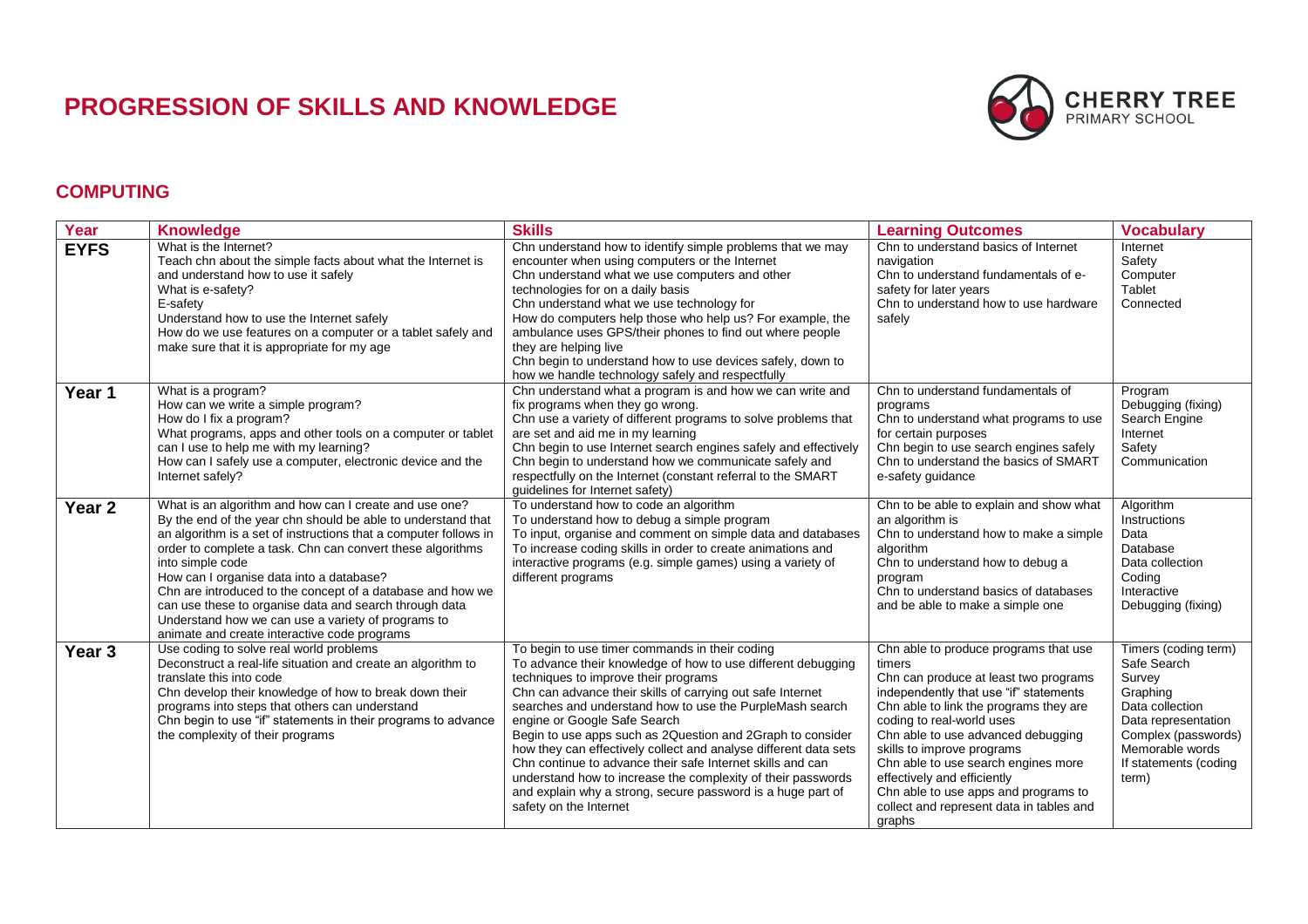|                   |                                                                                                                                                                                                                                                                                                                                                                                                                                                                                                                                                                                                                                                                                                                                                                                                                                                                                                                                                                                                                                                                                               |                                                                                                                                                                                                                                                                                                                                                                                                                                                                                                                                                                                                                                                                                                                                                                                                                                                                                                                                                                                                                                                                                                                          | Chn able to pick their own strong and<br>secure passwords or memorable words<br>and remember them                                                                                                                                                                                                                                                                                                                                                                                                                                                                                                                                                                                         |                                                                                                                                                                                                             |
|-------------------|-----------------------------------------------------------------------------------------------------------------------------------------------------------------------------------------------------------------------------------------------------------------------------------------------------------------------------------------------------------------------------------------------------------------------------------------------------------------------------------------------------------------------------------------------------------------------------------------------------------------------------------------------------------------------------------------------------------------------------------------------------------------------------------------------------------------------------------------------------------------------------------------------------------------------------------------------------------------------------------------------------------------------------------------------------------------------------------------------|--------------------------------------------------------------------------------------------------------------------------------------------------------------------------------------------------------------------------------------------------------------------------------------------------------------------------------------------------------------------------------------------------------------------------------------------------------------------------------------------------------------------------------------------------------------------------------------------------------------------------------------------------------------------------------------------------------------------------------------------------------------------------------------------------------------------------------------------------------------------------------------------------------------------------------------------------------------------------------------------------------------------------------------------------------------------------------------------------------------------------|-------------------------------------------------------------------------------------------------------------------------------------------------------------------------------------------------------------------------------------------------------------------------------------------------------------------------------------------------------------------------------------------------------------------------------------------------------------------------------------------------------------------------------------------------------------------------------------------------------------------------------------------------------------------------------------------|-------------------------------------------------------------------------------------------------------------------------------------------------------------------------------------------------------------|
| Year 4            | Chn continue to advance knowledge of programming,<br>introducing a more complex structure of variables into their<br>programs. Chn are able to manipulate the values of their<br>variables in order to change the behaviour of their programs<br>Chn are made aware of the different components that allow<br>for a computer or another device to connect to the Internet or<br>a local network<br>Chn are introduced to the basics of the structure of a<br>webpage and how to discern the credibility of a webpage<br>from looking at it                                                                                                                                                                                                                                                                                                                                                                                                                                                                                                                                                    | Chn are able to look at their programs with variables critically<br>and understand how they can improve upon their existing code<br>in order to address problems of increasing complexity<br>Chn are able to look at a computer and understand where the<br>key network components are located or may well be located (if<br>they are internally-based)<br>Using apps such as 2Connect and 2Publish+, chn are able to<br>create digital documents, mind-maps for lessons across the<br>curriculum<br>Chn to use 2Connect to mind map and organise their ideas in<br>a cohesive fashion. Introduce more complex Internet safety<br>issues, such as how the Internet can often lead to negative<br>effects on self-esteem                                                                                                                                                                                                                                                                                                                                                                                                  | Chn able to evaluate programs critically<br>and debug independently<br>Chn able to look at networks and<br>understand how computers around the<br>world connect to each other<br>Chn able to identify key network<br>hardware pieces around school and at<br>home<br>Chn able to confidently publish pieces of<br>writing using publishing apps such as<br>2Publish. Two examples in Year 4<br>Chn can begin to construct mindmaps in<br>2Connect across the curriculum. Two per<br>year, each in a non-Computing subject                                                                                                                                                                 | Evaluate<br>Test<br>Debug<br>Revision (linked to<br>debugging process)<br>Network<br>LAN (advanced<br>vocab)<br>WLAN (advanced<br>vocab)<br>Router<br>Connectivity<br>Wi-Fi<br>Publishing<br>Word processor |
| Year 5            | Chn can translate algorithms into structures that make their<br>codes easier to understand. Using repetition, they make their<br>code easy to design and replicate<br>Chn when coding think about how easy to code is going to be<br>to edit and debug (fix) when they return to the code. This<br>leads to them knowing about which labels to assign to which<br>variable<br>Chn have knowledge of how to safeguard their privacy and<br>data on networks both in school and out<br>Chn have a greater knowledge of advanced search terms to<br>aid their searching of the Internet<br>Chn advance their knowledge of Internet safety and begin to<br>think critically about using the Internet for social purposes i.e.<br>social media and online gaming<br>Chn to gain increased knowledge of which programs and<br>apps to use for which circumstances e.g. is this problem<br>more effectively solved by using Microsoft Word or<br>something else?                                                                                                                                     | Chn can effectively label code for ease of editing later<br>Chn can use knowledge of structures to make their algorithms<br>easier to understand and interpret<br>Chn are able to create passwords and safeguards that keep<br>their data secure on both school and home networks. Chn<br>begin to understand which data is appropriate to be stored and<br>when to store the data vs. when to not<br>Chn are able to use their enhanced understanding of search<br>terms to search the Internet effectively and safely<br>Using feedback on their computer-based solutions to<br>problems, chn are able to hone their programs and understand<br>how to action feedback based on suggested improvement<br>Chn are also able to judge constructively the works of others<br>and suggest alternative solutions to problems and present their<br>own solutions to said problems<br>Chn are able to use their digital literacy skills from previous<br>years and begin to apply said skills to think about topics such<br>as safety on social media and online gaming (link closely to<br>work on mental wellbeing in PSHE) | Chn can use codes that are easy to<br>understand and explain to other adults<br>and chn<br>Chn able to create at least one program<br>that uses repetition in its code<br>Chn able to debug programs with near<br>independence<br>Chn have a strong awareness of<br>protecting their online identity (with an<br>understanding of social media safety<br>beginning to come through)<br>Chn can express the positive and<br>negatives that excessive Internet usage<br>(for gaming, socialising etc.) has on<br>wellbeing<br>Chn can select independently apps that<br>they would use to solve a problem or<br>complete a task (cross-curricular)                                          | Translate (computing)<br>Algorithm<br>Safeguard (e-safety<br>link)<br>Privacy<br>Online identity<br>Digital wellbeing<br>Real-world problems<br><b>Digital Solutions</b><br>Security                        |
| Year <sub>6</sub> | Chn to gain more advanced knowledge of programming in<br>order to address problems of increasing complexity<br>Chn are able to identify the most important parts of the<br>problem to address (make an abstraction) and then<br>decompose this into a logical way to address the problems<br>Chn are able to understand the knowledge that they need to<br>test and debug the programs that they make and understand<br>what it means to take a systematic approach to identifying<br>issues in the programs that they make<br>Chn are able to look at the parts or whole of program that<br>either they make or someone else has and use their<br>knowledge to improve or change parts of the program or the<br>whole program<br>Chn gain an understanding about the similarities and<br>differences between WLAN and LAN and are able to<br>describe how this links to their Internet access in school<br>Chn begin to have an understanding of what kind of sites are<br>reputable and introduced to the concept of "fake news" and<br>unreliable sources of information e.g. social media | With their enhanced understanding of programming, a Y6 ch<br>will be able to debug and test their programs with great<br>effectiveness and even transfer this skill to programs that are<br>not their own (such as a classmate's)<br>Chn can map out WLAN and LAN networks using tools such<br>as 2Connect or simply by drawing a diagram on paper<br>Building on Y5, chn can advance the structures that they use in<br>their coding to make their code easier to understand for others.<br>This increased structure will also allow for the efficiency of their<br>debugging process to increase their overall skill in the debug -<br>test phase of their programming<br>Chn can begin to discern between reliable and unreliable<br>sources of information. Apply the "rule of three" to finding out<br>information on the Internet (can I find this story or piece of<br>information in at least 3 different reliable and reputable<br>sources)<br>Chn to advance their online safety skills by using the approach<br>of the "rule of three", SMART guidelines and also by using                                    | Chn able to produce programs that<br>reflect understanding of addressing<br>issues in order of complexity<br>Chn able to break real-world problems<br>down into manageable parts to aid in a<br>planning of a program (beginnings of the<br>abstraction process)<br>Chn able to work collaboratively on<br>programs and identify ways to improve<br>their programs through feedback and<br>reflection<br>Chn are able to show that they debug in<br>a systematic and organised way<br>independently in response to the<br>feedback given<br>Chn can discuss and map out with<br>confidence a network of computers<br>Chn can begin to suggest ways in which<br>networks could be improved | Abstraction<br>Prioritisation<br>Feedback<br>Collaboration<br>Reputable<br>"Fake News"<br>Criticality<br>Scams<br>Phishing<br>Identity theft<br>Social Media<br>Influencers (PSHE<br>links)                 |